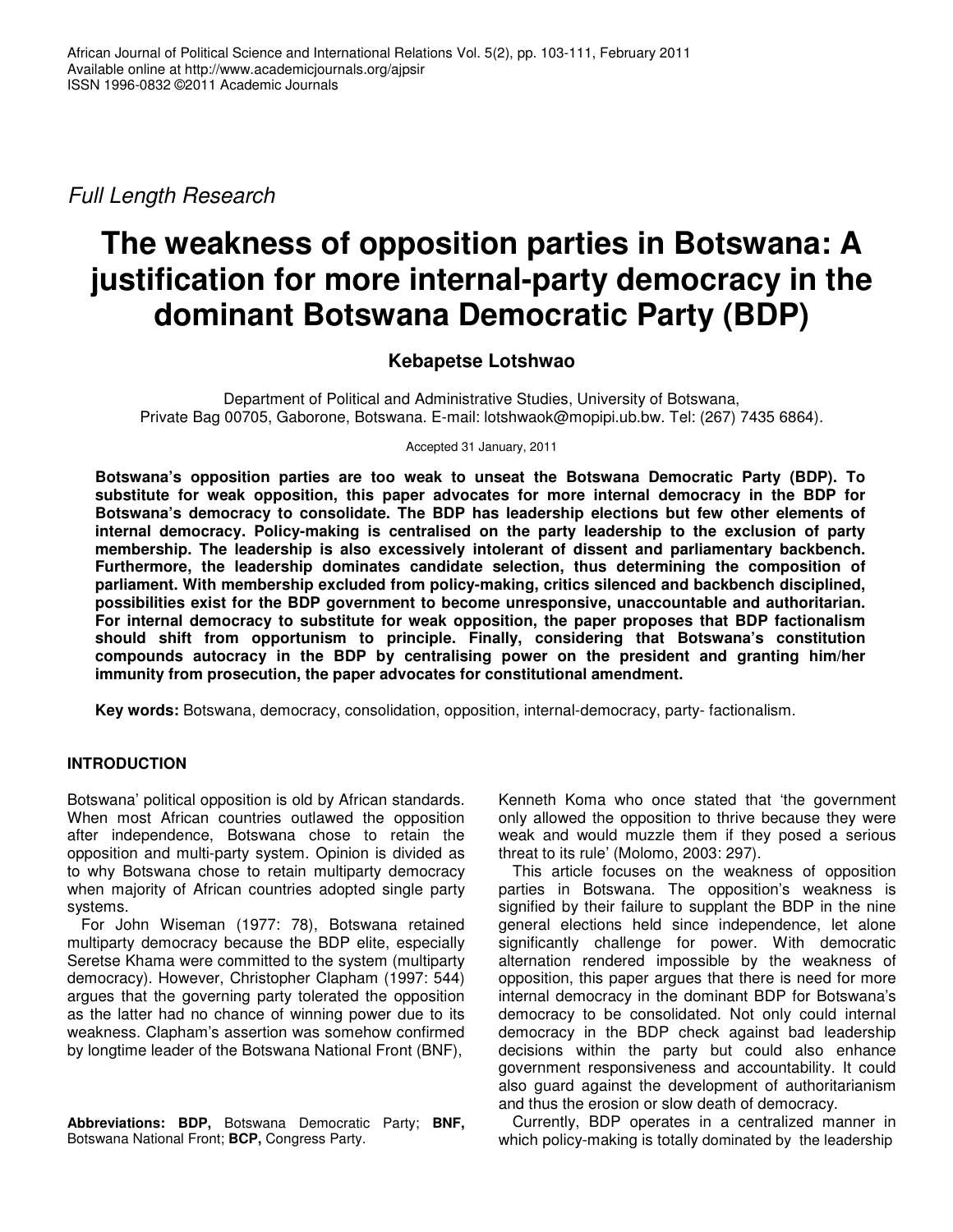at the expense of the membership or its delegates. This is somehow facilitated by the constitution of Botswana as it centralizes executive power on the president, who is the leader of the BDP. The national constitution also grants the president absolute immunity from prosecution, including for his/her actions within the party.

Lack of internal democracy in the BDP is also signaled by intolerance, which institutionalized during the leadership of Festus Mogae and now under Ian Khama. Independent minds and critics of the leadership have been marginalized while others have been given long suspensions. The leadership's intolerance has also been extended to the party's parliamentary backbench. Some vocal backbenchers have been threatened with recall from parliament while others have had abusive language hurled at them by the leadership. Furthermore, lack of internal democracy in the BDP is indicated by the leadership's continuing domination of the party's primary elections, especially at parliamentary level. Critics of the leadership have in the past been vetted out while the candidacy of others was recalled. Since most parliamentary constituencies are BDP safe seats, the BDP leadership effectively determines the composition of Botswana's parliament. Institutionalized intolerance, the vetting out and the recalling of critics have produced a weak parliament that is unable to exercise independent oversight over the executive or significantly influence public-policy. With parliament reduced to a rubber stamp, the executive is virtually unaccountable to parliament.

For BDP internal democracy to substitute for weak inter- party competition, the paper further argues that BDP factionalism should shift from opportunism to principle and policy differences. This could also promote both government responsiveness and accountability while also guarding against authoritarianism and bad leadership decisions. Since the constitution of Botswana also compounds the lack of internal party democracy in the BDP the paper also makes an argument for the amendment of the constitution of Botswana. In particular, there is need to review and make appropriate amendments to the president's sole executive powers and removal of presidential immunity over non-state matters.

The first section of the paper looks at the weakness of opposition parties, the second discusses democratic consolidation in the context of Botswana, the third focuses on lack of internal democracy in the BDP, the fourth looks at unprincipled factionalism in the BDP while the last makes for a case democratization of the BDP and the need to amend the national constitution.

#### **THE WEAKNESS OF BOTSWANA'S OPPOSITION PARTIES**

Botswana's democracy is characterized by the dominance of the BDP and the weakness of opposition parties. Due to its weakness, the opposition has failed to unseat the BDP, let alone significantly threaten to supplant it. The opposition's best electoral performance came in 1994, when the BNF won 13 or 37.1% of the 39 contested seats in parliament (Botswana election report 1994: 102). Several justifications have been advanced to explain the opposition's weakness and its subsequent failure to win power. These include lack of strategy and ideological weaknesses relative to the BDP (Selolwane, 2002), factionalism and fragmentation resulting in vote splitting (Osei-Hwedie, 2001), the first past the post electoral system which advantages the incumbent party (Molomo 2000a,) as well as lack of campaign resources in the absence of state funding of political parties in Botswana (Otlhogile, 1991; Sebudubudu, 2003).

Although the aforementioned factors have contributed to the weakness of opposition, this work argues that poor leadership, especially within the longtime main opposition BNF accounts for the weakness of opposition parties in Botswana. Destructive factionalism, recurring splits and lack of strategy are indeed reflections of poor leadership. With poor leadership, the opposition might still not benefit significantly from electoral reforms and the introduction of party funding. Over the years, poor leadership in the BNF manifested itself in the leadership's failure to preserve organizational unity.

This simultaneously weakened the BNF as a party while also producing weak splinter parties unable to challenge for power. First, the leadership failed to avert the exodus of some sections of the membership and top officials to other parties. In some instances, such exodus was even celebrated by the BNF leadership. For instance, when some members quit the BNF citing Bathoen Gaseitsiwe's authoritarian style of leadership, party founder Kenneth Koma's response was that 'a few more chaps would have to go for the BNF to advance' (Botswana Daily News*,* 21.01.1970)*.* As more and more people left, among them it's founding President Ray Molomo who decamped to the BDP in 1976 citing BNF's loss of direction, the then party secretary general Mareledi Giddie stated that:

Every serious political party strengthened itself by occasional purge, expulsion and resignations of misplaced individuals, a process he referred to as 'purification by elimination' (Maundeni, 1998: 382).

Secondly, the BNF leadership has dismally failed to manage internal factional differences. Rather than remain above factional disputes, some dominant leaders would support one faction against the other whenever factional differences cropped up in the party. Not only did this make factional reconciliation difficult but also encouraged splits.

The 1998 BNF split is instructive in this regard. In the build up to the split, the BNF had been polarised into two hostile factions of socialists and social democrats (Molomo, 2000b:81; Makgala, 2003: 58). Instead of remaining above factions and reconciling them, Kenneth Koma supported the socialist faction and told the social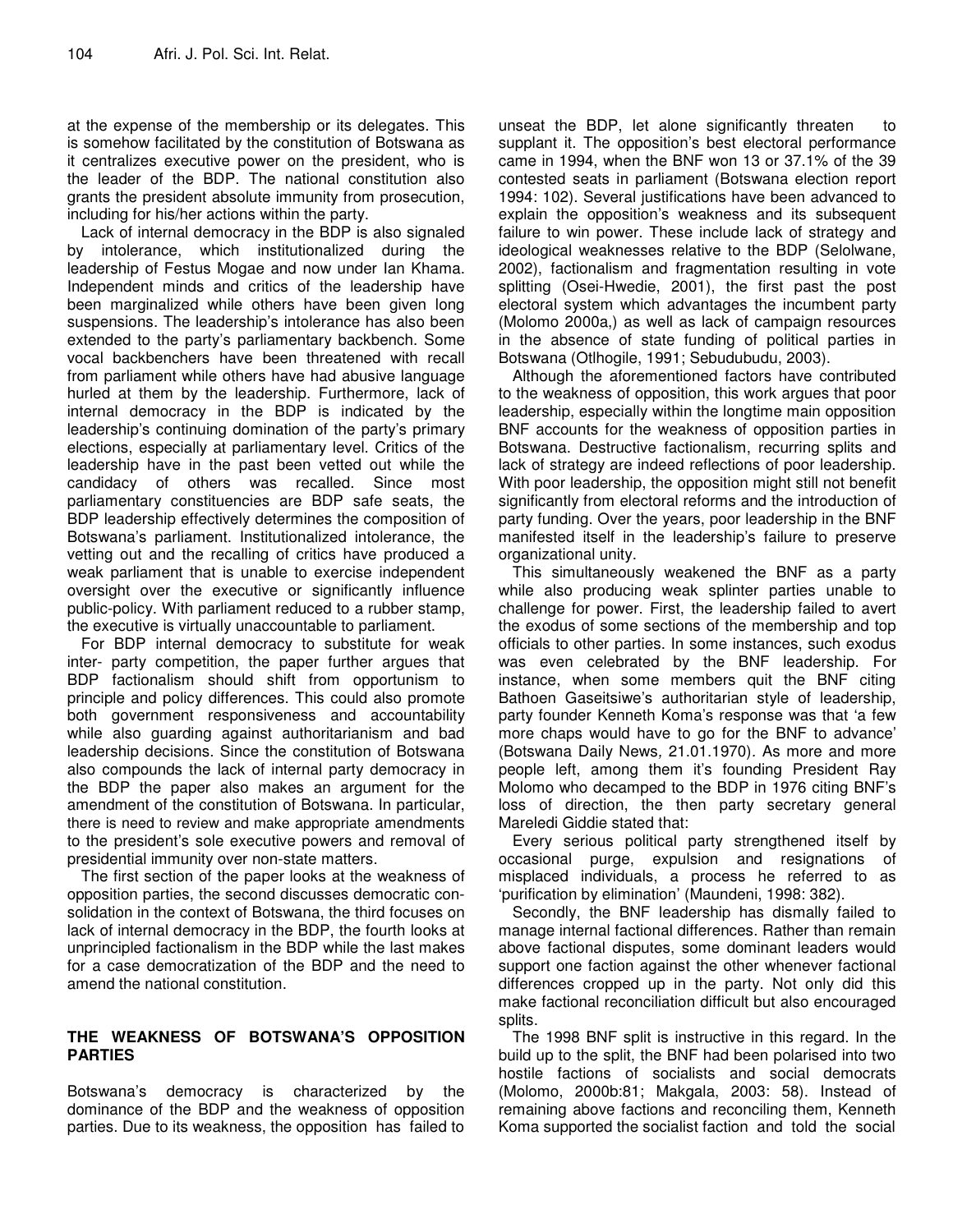democrats to quit the BNF and form their own party if they did not want him as leader of the BNF (Tshukudu 1998). The social democrats quit the BNF and formed the Botswana Congress Party (BCP), currently the second largest opposition party in Botswana. Beside the 1998 split, BNF's other splits include the formation of Botswana Freedom Party (BFP) in 1989, Botswana Workers Front (BWF) in 1993 and the United Socialist Party (USP) and the Social Democratic Party (SDP), both in1994 and New Democratic Front (NDF) in 2003. Poor leadership continued under Koma's successor, Otsweletse Moupo. Among others, Moupo nullified primary election victories of his critics and imposed his preferred candidates. As the 2009 elections approached the BNF spent most of the time in the courts of law as some members of the temporary platform (Letshabo faction) contested nullification of their primary election victories.

With the exception of the BCP which continues to grow, the BNF's splinter parties were numerically weak opposition parties that never won a legislative seat. Nevertheless, despite its growth, the BCP itself remains numerically weak and does not in any way threaten to unseat the BDP. For instance, it won only four or 7% of the 57 contested parliamentary seats in the 2009 general election while the BNF and BDP won six and 45 seats respectively. The remaining two seats were shared by the Botswana Alliance Movement (BAM) and an independent candidate (IEC, 2009).

To overcome their weakness, Botswana's opposition parties have in the past attempted to collaborate to unseat the BDP. However, these attempts have not been successful, some collapsing just before the elections they were meant to contest. One such was the Peoples Progressive Front (PPF) comprising of the BNF, the Botswana Peoples Party (BPP) and the Botswana Peoples Union (BPU). It was envisaged that the participating opposition parties would disband and merge to form a single opposition party to rival the BDP in the 1994 elections (Mokopakgosi and Molomo, 2000:18). But the alliance collapsed just before the 1994 general election as the main party, the BNF pulled out claiming it had not been mandated by its members to enter a merger with other parties (Somolekae, 2005: 13). The Botswana Alliance Movement (BAM) of the same parties and the United Action Party (UAP) suffered the same fate just before the 1999 elections as the BNF wanted to only use its disk in the elections rather than that of the alliance (Ibid).

Furthermore, opposition parties also often disagree on the model of cooperation to use. In 2005, the BNF, BAM, and the BPP signed a memorandum of understanding to facilitate cooperation in the 2009 general election. However, the parties failed to agree on the model of cooperation to use. The BNF pulled out of the talks as the other parties rejected the alliance model it preferred. Under this model, the smaller opposition parties would align or affiliate with the BNF and thus use its symbol in the elections. But the other parties preferred an electoral pact model as they feared that they would be eclipsed by the BNF if the alliance model was used (ISS 2009).

The collapse of opposition alliances and the failure to agree on the model of cooperation to use resulted in the opposition parties continuing to split their vote, thus posing no electoral threat to the BDP. However, while opposition cooperation could strengthen the opposition, worthy of mention is the fact that they cannot unseat the BDP as they are collectively weaker than the BDP. For instance, the opposition collectively won twelve or 21% of parliamentary seats in the 2009 general election. The BDP on the other hand won 45 or 79% of parliamentary seats. Furthermore, assuming that opposition cooperation delivered change of government, there is no guarantee that the opposition parties would not succumb to in-fighting characteristic of similar arrangements elsewhere in the continent. For instance, following its victory over the Kenya African National Union (KANU) in 2002, the rainbow coalition succumbed to infighting that often paralyzed the entire government machinery of the East African Nation (Steeves, 2006). With regard to Botswana, chances of this are even high if one considers the tension that exists between the BNF and BCP since the 1998 split. This makes internal democracy in the BDP even more crucial for Botswana's democracy is to be consolidated.

#### **CONSOLIDATION OF BOTSWANA'S DEMOCRACY**

As with democracy itself, consolidation is a highly contested concept. To Juan Linz and Alfred Stepan, democracy has been consolidated if it has become the 'only game in town' (Linz and Stepan, 1996: 5). This occurs when all political groups in society seek power through elections only, rather than overthrowing government, when the public in times of political and economic crises believe the crises could be resolved in a democratic manner and there is recognition by all that violation of such norms is likely to be ineffective and costly (Linz and Stepan, 1996: 5-6). For Samuel P. Huntington, the measure of consolidation is the 'two turn over test' whereby a party that wins power in the first elections loses in the next elections and peacefully transfer power to the victor without seeking to overturn the election results. The new winners also have to peacefully transfer power to the winners of the next election (Huntington, 1991: 266-267).

However, the collapse of Venezuela's democracy in the early 1990's exposed the limitations of both conceptions. Before 1992, Venezuela had been considered a consolidated democracy as the two main political parties, the Accion Democratica (AD) and the Social Christian Party (COPEI) had alternated in power for five consecutive governments (Coppedge, 1994: 1). Furthermore, until the two unsuccessful military coups of 1992, democracy had also seemed the 'only game' in Venezuela (Ottaway, 2003: 71-90).

In the case of Botswana, the 'two turn over test' is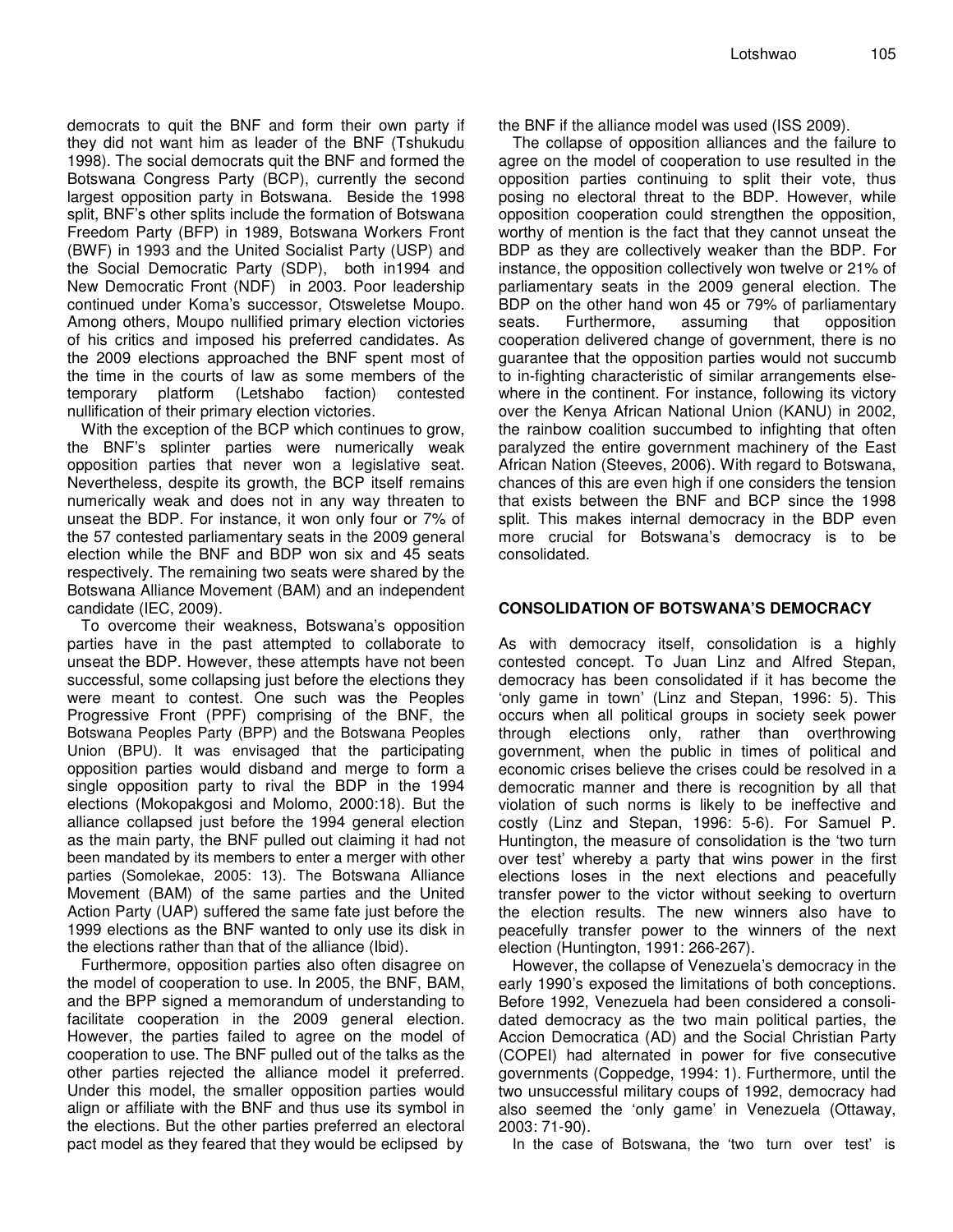inappropriate as the weakness of opposition has rendered alternation impossible for over four decades. Furthermore, the collapse of Venezuelan democracy shows that the condition of democracy as the 'only game in town' is not necessarily always a permanent one. This begs the question of how then should consolidation be understood in the case of Botswana? The most appropriate conception of democratic consolidation for Botswana is thus the one associated with O' Donnell (1992: 17-56) and Schedler (1998: 91-107). Rather than regular elections, their conception of consolidation considers the functioning and the quality of democracy itself. Most importantly, in this regard, is the need to avoid or guard against the 'gradual decay' or regression of liberal democracy into some form of unresponsive and unaccountable form of democracy amid regular elections. O'Donnell refers to this gradual decay or erosion of democracy as the 'slow death of democracy' (O'Donnell, 1995: 23-28). Thus, Botswana's democracy would be consolidated if the gradual decay or erosion of democracy under BDP dominance is avoided. Most importantly, this entails guarding against development of authoritarianism and retention of an accountable and responsive government under BDP in the long run.

#### **LACK OF INTERNAL-PARTY DEMOCRACY IN THE BDP**

Internal party democracy, as understood in the study of liberal democracies, emphasizes the need for participation by party membership and lower party structures in the decision-making processes of the party (Ware, 1979: 70-92; Teorell, 1999: 363-82). Participation in decisionmaking allows the selection of more capable leaders and the adoption of responsive policies, as well as the development of a democratic culture (Scarrow, 2005: 3). For a governing party, intra-party democracy is particularly important inasmuch as it makes government (and not just party leadership) responsive to popular demands. Participation by party membership and lower structures in decision-making also imposes checks and balances against bad leadership decisions (Ware, 1987: 33). For internal democracy to exist, a culture of tolerance of debate and dissenting opinion by the party leadership is a necessary precondition (Lotshwao, 2007).

In contrast, critics of internal party democracy, or advocates of an oligarchical or authoritarian style of party leadership, point to its potential to undermine party cohesion and thus efficiency. As Schattsneider (1942: 60) puts it, 'democracy is not to be found in the parties but between parties'. Furthermore, Maurice Durverger argues that 'an internally democratic party is not well armed for the struggle of politics and…a party that organizes itself along authoritarian and autocratic lines is superior to others (1954: 134). However, where there is single dominant party, with little prospect of change of government through elections, as in Botswana, the absence of internal party democracy can become more important than the existence of democracy between parties and 'cohesion and efficiency' can become justification for executive control. Furthermore, in the absence of checks and balances imposed by internal democracy, the party leadership is exposed to gross policy mistakes and bad decisions.

Except for leadership elections, internal democracy in the BDP exists only in theory. In terms of the BDP constitution, the National congress which comprise of delegates is the supreme policy-making organ of the party. The National congress also elects the Central committee which runs the party in between congresses held every two years. Beside the National congress, there is the National council which reviews the party's programmes and National development policies (NDPs) (Constitution of the BDP, 2010). However, contrary to the BDP constitution, the National congress and the National council do not play any significant role in policy-making, except to endorse policies exclusively decided by the party leadership and senior state bureaucrats. In particular, BDP presidents who simultaneously serve as state presidents have in recent years come to dominate policy-making. Not only does this expose the leadership to gross policy mistakes and non accountability but it also creates an environment conducive for the development of authoritarianism which threatens the consolidation of democracy.

Unilateral policy decision-making worsened with the ascendance of Ian Khama into BDP and state presidency in April 2008. Acting outside the party, Khama has introduced several policies since assuming power. These include public works programme, constituency league and the integrated support for Arable Agricultural development (ISPAAD) among others. Except to mobilize support for him and the BDP, these programmes are not responsive do the majority's concerns such as permanent job creation and poverty eradication. Furthermore, Khama has militarized some top echelons of the bureaucracy with the appointment of active and retired soldiers to head some government departments such as the directorate of intelligence and security (DIS) and the Prisons department. Sensing the danger to democracy, former presidential advisor and longtime BDP member Sidney Pilane in 2009 observed that Ian Khama had not only militarized the government but was also ruling the country by fear and patronage. He stated:

The President must know that his style of governance, verging on authoritarianism as it does, has reduced what before were able and credible ministers into his mouthpieces…Dictatorships often start with an iron grip over the government. The grip gradually and stealthily extends to the ruling party where political parties exist. Before you know it, the president has absolute power over the government, the ruling party and the country' (Pilane, 2009).

However, worthy of mention is the fact that lack of democracy in the BDP is also compounded by the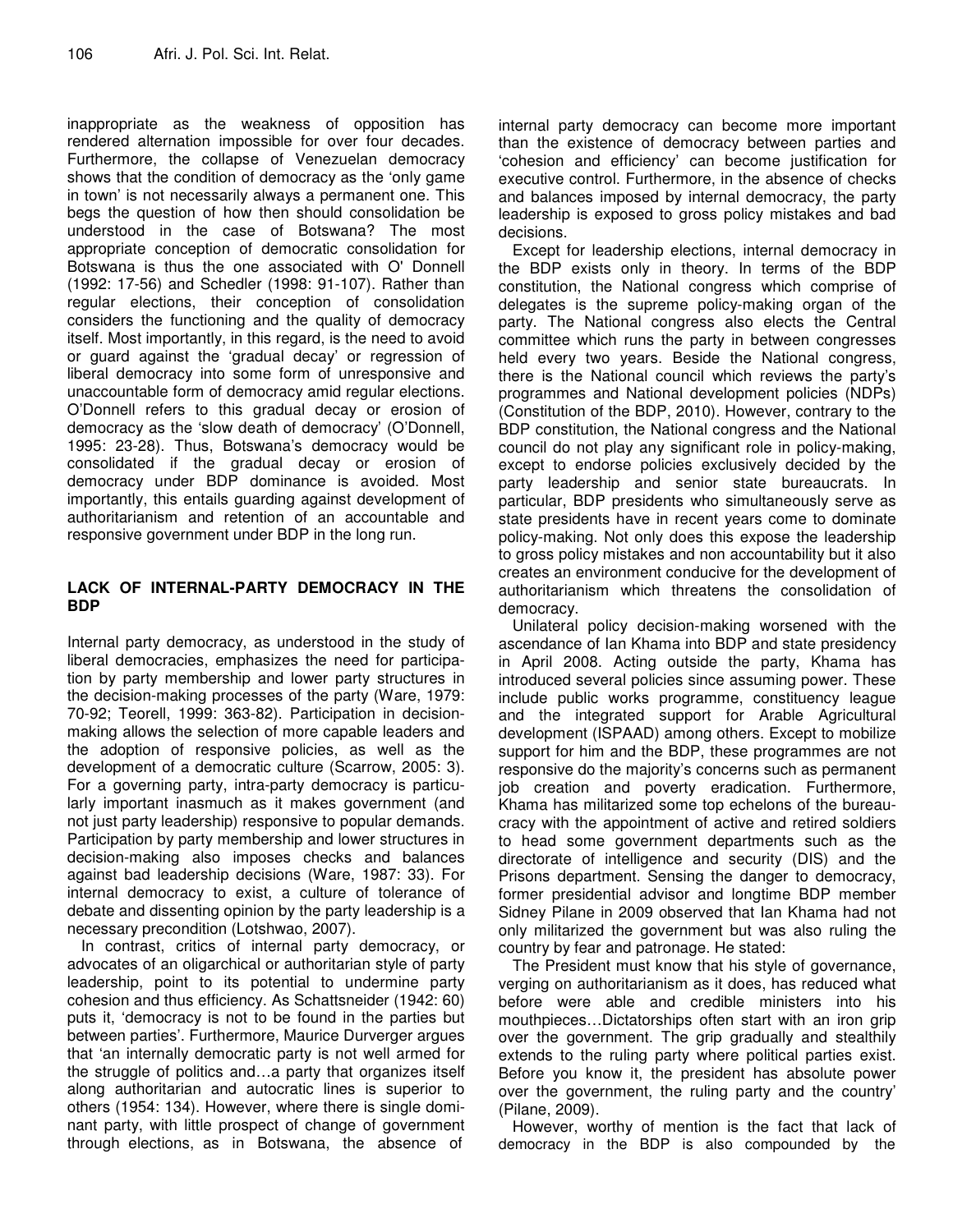constitution of Botswana. Section 47 (1) and (2) of the constitution of Botswana states that 'executive power of Botswana shall vest in the president…who shall unless if provided act in his own deliberate judgment and shall not be obliged to follow the advise tendered by any other person or authority'. Effectively, this clause empowers the president to bypass the party and impose policies. Furthermore, the national constitution grants the state president absolute immunity from prosecution, for both state and non-state matters. The aftermath of the BDP leadership elections of 2009 held in Kanye are instructive. In the elections, the Kwelagobe/Kedikilwe (Barata-Phathi) faction emerged victorious, defeating the Merafhe/Nkate (A-Team) faction which failed to win a single position in the party's central committee. However, BDP leader Ian Khama who sympathises with the Merafhe/Nkate faction quickly devised a strategy to neutralise Kedikilwe/Kwelagobe victory. He immediately used his powers in the BDP constitution to unilaterally nominate additional members from the Merafhe/Nkate faction, including the faction's leaders, Mompati Merafhe and Jacob Nkate into the central committee. He also appointed 77 Merafhe/Nkate loyalists to various subcommittees of the party (Keoreng and Modise, 2009). Furthermore, Khama unilaterally renewed the contract of the party's executive secretary, Comma Serema said to sympathise with the Merafhe/Nkate (Modise 2009). Khama's actions infuriated the Kedikilwe/Kwelagobe faction whose victory was being neutralised. Its prominent member, Gomolemo Motswaledi who had just been elected party secretary general questioned Khama's powers to unilaterally nominate additional members into the central committee and with the support of most members of the central committee, sought legal opinion on the matter. In response, Khama slapped Motswaledi with a 60 days suspension and recalled him as the party's parliamentary candidate for Gaborone central. Motswaledi challenged his suspension and recall in the High Court of Botswana. However, he lost on grounds that Ian Khama as sitting state president had constitutional immunity from prosecution, even for nonstate matters like his actions within the BDP (Motswaledi v BDP, Ian Khama and Chairman of Gaborone central branch, High Court case No: MAHLB-000486-09). The judgement was later upheld by the Court of Appeal (Motswaledi vs. BDP, Ian Khama and Chairman of Gaborone Central Branch, Court of Appeal case No: CACLB-053-2009).

The excessive intolerance of the leadership is another aspect of the lack of internal democracy in the BDP. Such intolerance institutionalized under Festus Mogae and now Ian Khama. The victims of the intolerant leadership are vocal BDP backbenchers and some independent minds in the party. In the recent years, the BDP backbench, which constitute majority of parliament, earned the wrath of the party leadership, for attempting to exercise oversight over the executive. Some members of the BDP

backbench have had abusive language hurled at them while others were threatened with recall as the party's parliamentary candidates. For instance, in the first half of 2007, parliament debated a motion seeking to halt the privatization of the national airline, Air Botswana. In their submissions, some BDP backbenchers criticized the proposed privatization as there had not been consultation of stakeholders. This genuine criticism did not go well with President Mogae. Addressing the party's National Council, Mogae criticized the vocal section of the backbench and declared: 'a member of parliament cannot denigrate, ridicule, disparage, malign, vilify, revile and cast dispersions on the BDP government and still expect the electorate to return the party to power' (Daily News, 02 April 2007). Mogae went further and referred to vocal backbenchers as 'un-castrated' male goats which were making 'unnecessary noise' (Gabathuse, 2007). As for the recalls, the 2008 Pono Moatlhodi debacle is instructive. Following the appointment of an army officer to head the Prisons unit in 2008, Moatlhodi complained in parliament about what he perceived to be the militarization of the civil service, especially since Khama's ascendence to the Presidency. The BDP leadership immediately recalled Moatlhodi as the BDP parliamentary candidate in Tonota South, accusing him of indiscipline (Nkala, 2008). Moatlhodi's recall was only lifted following the intervention of Tonota residents who rallied behind him.

The dissent of some independent minds in the BDP has also attracted harsh criticism and marginalization by the BDP leadership. Although there are many instances, a few suffice. In 2009, BDP leader Ian Khama decreed that cabinet ministers must choose between remaining in cabinet and holding positions within the party. Whereas majority succumbed and chose cabinet over central committee, Daniel Kwelagobe made it clear that he would contest for BDP chairmanship. Khama immediately dropped Kwelagobe from cabinet, although he retained Lesego Motsumi who had also communicated her intention to contest for the post of secretary general under Merafhe/Nkate faction. To demonstrate his intolerance of Kwelagobe's defiant position, Khama started decampaigning Kwelagobe in favour of Tebelelo Seretse of Merafhe/Nkate for the BDP chairpersonship. Addressing the Central district councilors, Khama reportedly stated that he would have difficulty working with Kwelagobe whom he also declared was 'so old and in poor health' to resuscitate party structures (Sunday Standard 28 June to 04 July 2009). In 1999, Lesang Magang also became a victim of the intolerant BDP leadership. Under Magang's leadership, the BDP Youth Wing openly criticized President Mogae's decision to grant Ian Khama a year long sabbatical leave from the Vice-Presidency. The Youth league suggested that Khama should instead resign and settle his personal matters (Midweek Sun, 19 January 2000). However, the BDP leadership did not take the criticism kindly. Magang had to decline re-election as Youth Wing leader as the leadership was unhappy about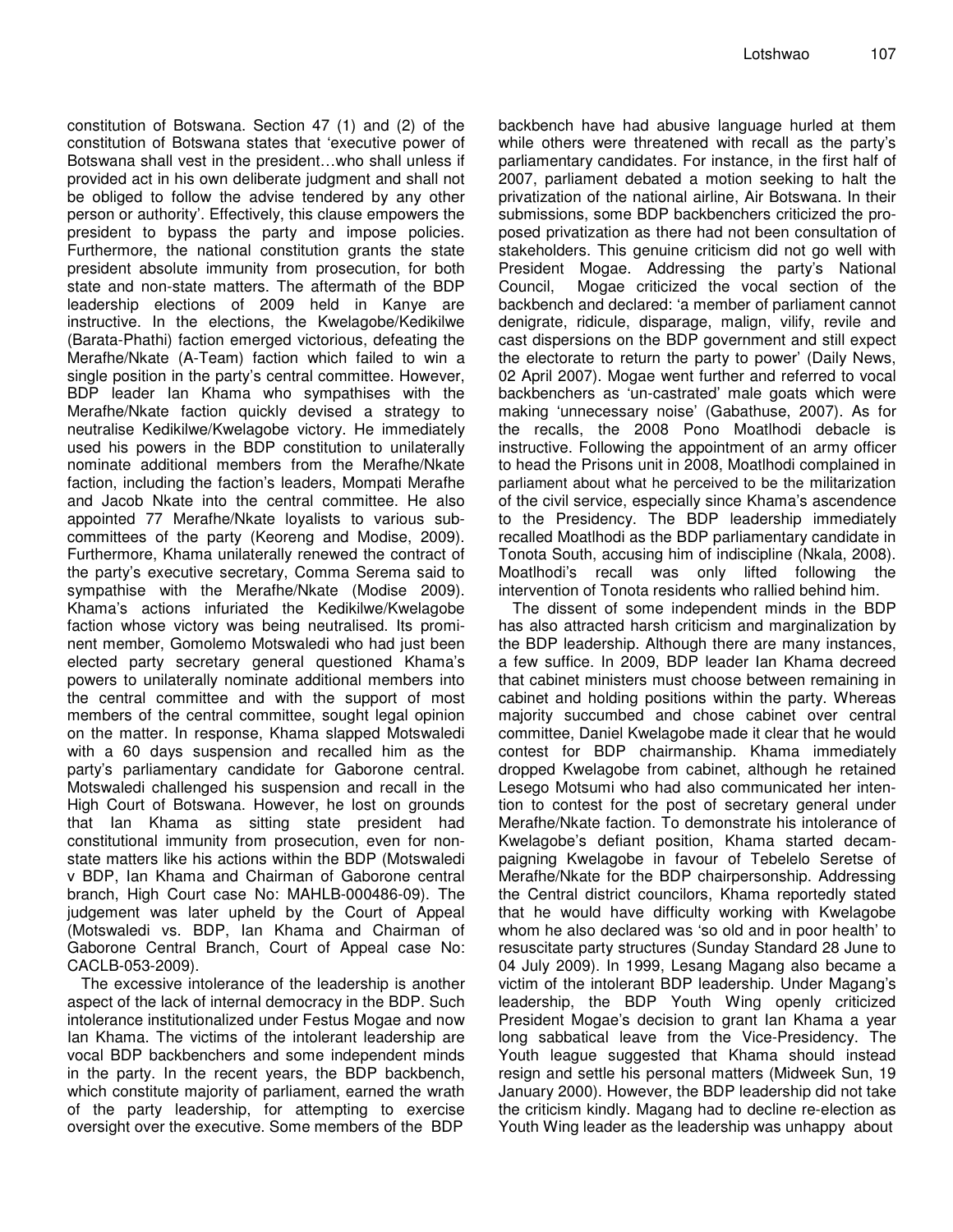how he had handled the issue of Khama's sabbatical leave (Molomo, 2000b: 102).

The leadership's domination of candidate selection, especially at the level of parliament is the other aspect of the lack of internal democracy in the BDP. Considering that the BDP is dominant and most seats safe for it, the BDP leadership effectively determines the composition of parliament by endorsing lame ducks while the vocal and independent candidates are rejected. This has significantly weakened parliament's ability to either influence public policy or hold the executive accountable. Until 1984, candidate selection in the BDP was totally dominated by the leadership which imposed candidates without reference to the membership (Lekorwe, 2005: 134). Although primary elections were introduced after 1984, only constituency and ward delegates took part while the leadership retained power to override decisions of such delegates and impose its preferred candidates (Lotshwao, 2007). For instance in 1989, Calvin Batsile defeated Archibald Mogwe in the Kanye parliamentary primary elections.

However, the leadership rejected Batsile and imposed Mogwe on the Kanye constituents (Molomo and Mokopakgosi, 2000: 14-15). In 1995, Kabo Morwaeng defeated Gladys Kokorwe in the Thamaga constituency. In the same vein, the leadership imposed Kokorwe who had got 16 votes compared to Morwaeng's 58 (Good, 1996:69). In both cases, the imposed candidates made it to parliament. Although the BDP liberalized candidate selection with the introduction of a system in which all card carrying members could vote or be voted for in 2003, the leadership still retained control over candidate selection thereby undermining the role of the membership. In some instances, the party leadership barred some members from contesting primary elections by vetting them out. For instance Tawana Moremi was barred from contesting party primary elections in Maun West constituency in 2003 despite him being unopposed in the constituency (Lekorwe, 2005: 144). Moremi is known to be independent minded and had among others criticized Ian Khama for flying army helicopters (Mooketsi, 2005). In the worst scenarios, the leadership bypasses the primary elections and imposes candidates and recalls them when they fall out with the leadership. Gaborone central is the case in point. Initially, the leadership imposed Gomolemo Motswaledi as BDP parliamentary candidate in Gaborone central. But when he fell out with Ian Khama after criticizing his unilateral appointment of additional members into the BDP central committee, Khama recalled Motswaledi and imposed Kgomotso Mogami on the constituency. Previously, Motswaledi had also shown interest to stand in Serowe North West in a vacancy created by Ian Khama's ascendance to the state presidency in 2008.

However, the BDP leadership endorsed Tshekedi Khama to replace his brother Ian Khama without primary elections. Out of frustration over lack of democracy in the

BDP, some members of the Barata-Phathi faction split from the BDP to form the Botswana Movement for Democracy (BMD). Currently, BMD has six MPs, five of them having defected from the BDP. Two more have rejoined BDP, amid reports that BDP was luring them with money.

#### **UNPRINCIPLED FACTIONALISM IN THE BDP**

The BDP has been afflicted by factionalism since the beginning of the 1990's. Raphael Zariski (1960: 33) defines a faction as any intra-party combination, clique, or grouping whose members have a sense of common identity and common purpose and are organized to act collectively-as a distinct bloc within the party –to achieve their goals. These goals may include any, several, or all of the following: patronage (control of party and government office by members of the faction), the fulfilment of local, regional, or group interests, influence on party strategy, influence on party and governmental policy, and the promotion of discrete set of values to which members of the faction subscribe (Ibid). Two factions have been predominant in the BDP. These are the Kwelagobe/ Mmusi faction (now Kwelagobe/Kedikilwe after Mmusi's death) and the Merafhe faction (now Merafhe/Nkate). These factions are also referred to as Barata-Phathi and A-Team for Kwelagobe/Kedikilwe and Merafhe/Nkate respectively. Maundeni (1998) and Makgala (2006) trace the origin of BDP factions to the 1991 report of the Kgabo commission. The report had implicated BDP National Chairman and Vice President of Botswana Peter Mmusi as well as party Secretary General and Minister of Agriculture Daniel Kwelagobe in the illegal accumulation of land in peri-urban villages around Gaborone, especially Mogoditshane (Republic of Botswana, 1991; Good, 1994). The findings led to open clashes between Mmusi/Kwelagobe faction and the Merafhe faction which supported and defended the commission's report and condemned corruption in general (Makgala, 2006; 115, 173).

However, the BDP factions are based on opportunism rather than any principle or policy differences. Devoid of principle, they do not play any role in shaping public policy or enhancing government's responsiveness and accountability. They have thus failed to substitute for lack of inter-party competition in the country or to constitute an 'internal opposition' within the BDP. As Belloni and Beller (1976) argues, factions could represent varied interests within the party and thus place pressure on power holders to take into account competing factional interests and values in policy decision-making.

Sartori (1976: 77) and Bettcher (2005: 344) refer to such factions as 'factions of principle'. To demonstrate the lack of principle and opportunism of the BDP factions, a few examples suffice. While the Merafhe faction initially condemned corruption associated with the Kwelagobe/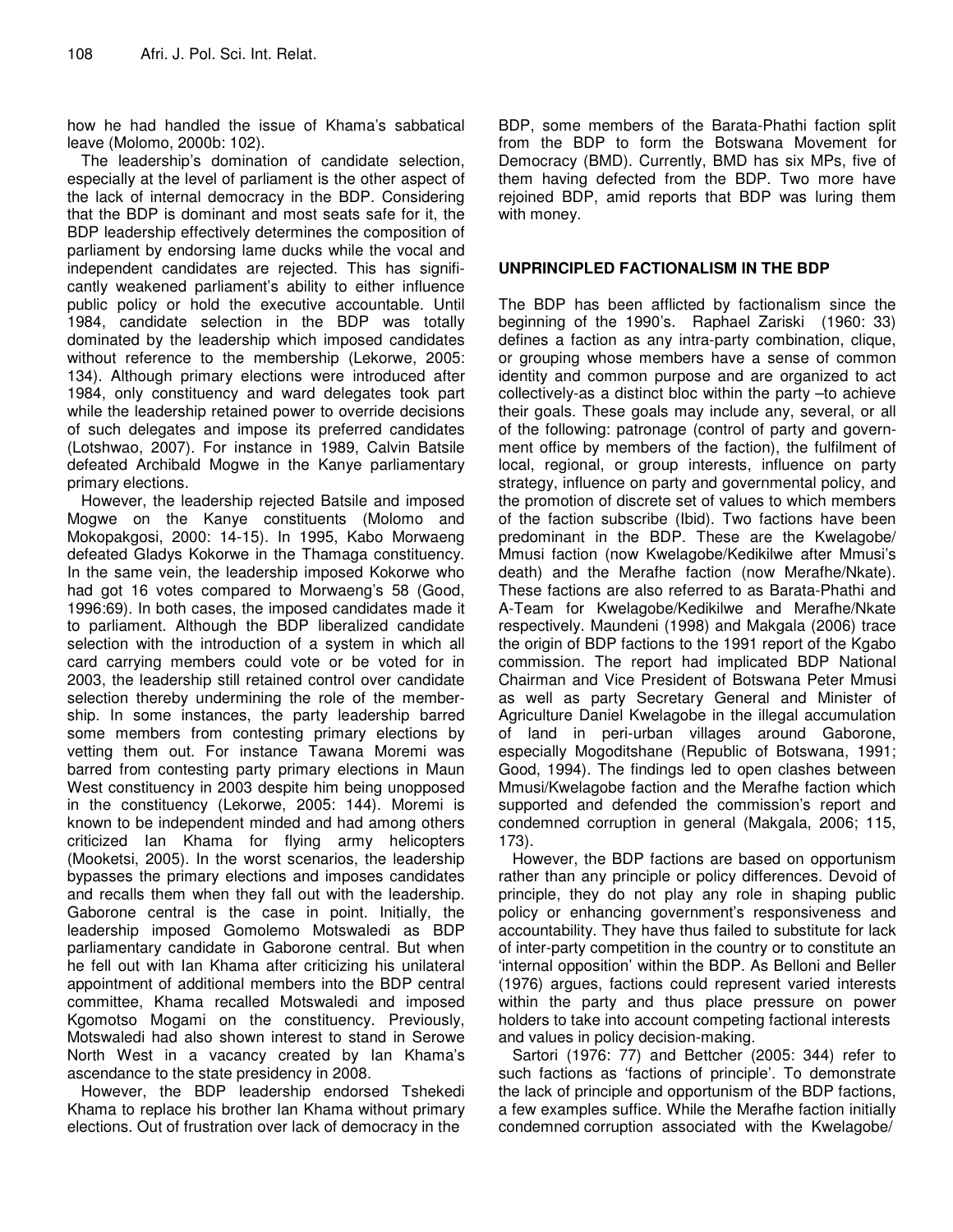Mmusi faction, the same faction (Merafhe/Nkate) has not shown any commitment to fighting corruption in Botswana. The faction only attacked corruption to vilify and score victory against the Kwelagobe/Mmusi. For instance, parliament adopted a motion on declaration of assets by public office holders in 1996. After 14 years, the executive continues to refuse to implement the motion. However the Merafhe/Nkate faction has not pushed for the implementation of the motion on declaration of assets. The faction has even been critical of those calling for the motion's implementation. When Dumelang Saleshando of the BCP sought to re-table the motion on declaration of assets, it was crashed by the BDP whose crusade against the motion was led by none other than Merafhe himself. In dismissing the motion, Merafhe declared that 'we have to stop Saleshando from making himself popular with the motion…we are a majority and everything should be done on our own terms' (Mooketsi 2010). Neither is the faction concerned about good governance in a broader sense. Following public outcry on the execution without trial of John Kalafatis by state security agents in May 2009, Vice President Merafhe showed no concern to human rights violations and non accountability of state security agencies and declared that 'one or two' shootings could not dent the country's reputation on rule of law (Piet and Modise, 2009).

In the same vein the Kwelagobe/Kedikilwe faction also lacks principle. For instance, the faction is reportedly opposed to automatic succession to the presidency and special nominations of MPs and councillors. In 2009, one of its prominent members Botsalo Ntuane told parliament that 'automatic succession was not democratic as it empowered one individual to determine who succeeds him' (Mooketsi, 2009). Yet, acting cohesively, including the Kwelagobe/Kedikilwe faction, the BDP used its parliamentary majority to defeat an opposition motion calling for the introduction of direct presidential elections and abolition of presidential automatic succession in 2008. In dismissing the motion tabled by BNF's Akanyang Magama, the BDP MPs argued that automatic succession should be retained as it had served the country well (Mooketsi 2008). Another case regards declaration of assets discussed earlier on. With the BDP on the verge of split in 2010, the Barata-Phathi made some demands to be met by President Ian Khama. Among them, Barata-Phathi wanted the implementation of the law on declaration of assets. Yet, as with the Merafhe/Nkate, Barata-Phathi are also not committed to declaration of assets as they never pushed for the motion's implementation since 1996.

In 2004, Kwelagobe, even told a BDP rally in Maun that he did not support declaration of assets (Nkala, 2004). However, his faction is now using declaration of assets as a bargaining chip in the BDP factional wars to both score victory against A-Team and gain public sympathy. When parliament voted on the Saleshando motion on declaration of assets, BDP MPs including the Barata- Phathi withheld their votes (Modise, 2010). The motion was

easily defeated, with 11 and 16 MPs voting for and against respectively (Ntshole). The 11 MPs correspond with the opposition in parliament. Had the Barata-Phathi been principled and in support of declaration of assets as well as opposed to automatic succession, one would have expected the faction to lead a BDP backbench rebellion and end automatic succession and also compel the executive to implement the law on declaration of assets. As a result, automatic succession remains intact and elite corruption has flourished in Botswana.

Furthermore, after the 2004 general election, Ponatshego Kedikilwe tabled a motion calling for the abolition of the special nomination of councillors by Local government minister. Kedikilwe argued that that the system promoted patronage and was no longer necessary as it rewarded loyalty to the party leadership rather than injecting needed skills into councils as initially intended. However, Kedikilwe simply abandoned the motion on appointment to cabinet. Asked about the motion he stated that 'all I can say is that I came up with a motion…now I am a cabinet minister and motions are proposed by the backbench' (Botswana Gazette, 24- 30.07.2007). As a result, this patronage system remains intact to the benefit of the BDP which mostly nominate its members. When parliament debated this motion in 2005, Kavis Kario told parliament that this system was his party's funding strategy as the nominated councillors contribute part of their earnings to the party (Piet, 2005).

Elsewhere principled factionalism based on ideological and policy differences did substitute for lack of inter-party competition. The Australian Labour Party (ALP) in the 1980s is a case in point. In particular, the centre and left factions played roles in shaping public policy (McAllister, 1991). Although predominantly self interested and patronage oriented, the Liberal Democratic Party (LDP) factions in Japan also influenced public policy during the long LDP rule (Bettcher, 2005: 345), there by substituting for weak opposition.

#### **A CASE FOR DEMOCRATIZATION OF THE BDP AND AMENDMENT OF THE NATIONAL CONSTITUTION**

Botswana's democracy to be consolidated, the BDP must democratize. Among others, the policy-making powers of the National congress must be restored while leadership needs to become more tolerant of diverging opinions. Furthermore, candidate selection at the level of parliament should be democratized with the abolition of the leadership's power to vet out, recall or impose candidates. In this way the National congress could both shape public-policy and thus check against bad decisions by the party leadership. In the same vein, tolerance could not only promote a democratic political culture within the BDP but also guard against bad leadership decisions within the party while the democratization of candidate selection could strengthen parliament and thus its ability to exercise executive accountability.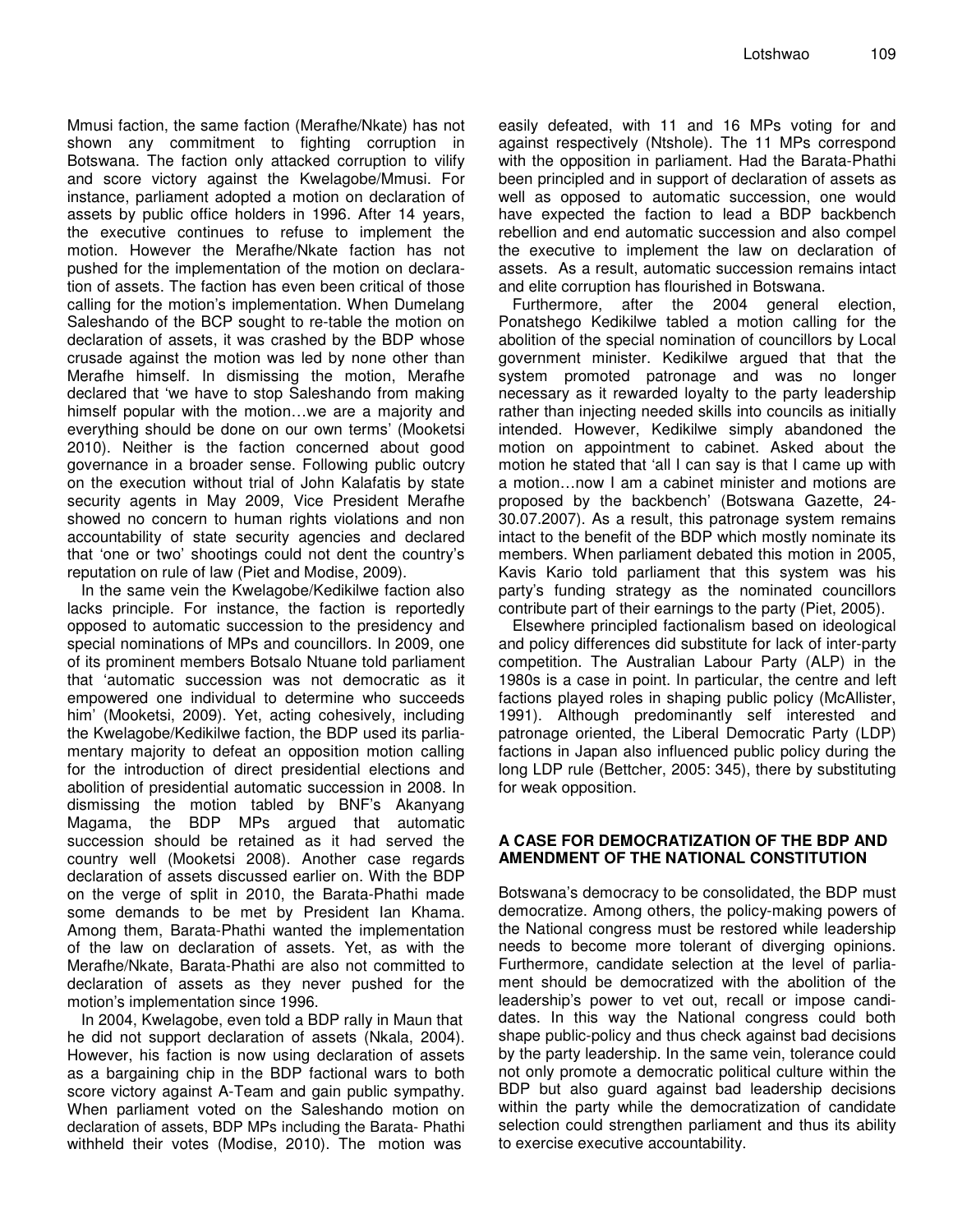For its facilitation of autocracy in the BDP or any future ruling party, the national constitution also requires amendment, in particular sections 47 and 41. Effectively, the centralization of executive powers on the president excludes the BDP membership or its delegates from playing any significant role in policy-making at the party level. Even if the BDP democratizes and section 47 remains effective, unilateral policy-making would continue. Furthermore, although presidential immunity is justifiable, such immunity should not be absolute. By granting the president absolute immunity from prosecution for their actions, even non state ones, the national constitution undermines leadership accountability within the party. Immune from prosecution, presidents could act as they so wish within the party. With no other legal mechanism in place to hold the president accountable internally, the national congress remains the only safety valve. So a balance must be found between absolute immunity and constant threats of litigation against a sitting president. The overall aim is to ensure that a sitting president is accountable but safe from frivolous and malicious litigations.

#### **CONCLUSION**

This article has argued that the opposition parties in Botswana are too weak to unseat the dominant BDP. The article blames this on poor leadership, especially within the main opposition Botswana national front. In order to consolidate democracy or guard against gradual erosion under BDP dominance, the article also argues that there is need for more internal party democracy in the BDP to substitute for weak inter party competition. For internal party democracy to substitute for weak inter party competition, the article also proposes that BDP factionalism should shift from opportunism to principle and policy differences. This could enhance government responsiveness and accountability as the faction outside government could check and balance the one in government. Finally, the article has made a case for national constitutional reform as the national constitution compounds the lack of internal party democracy in the BDP by centralizing political power on the sitting state president and granting him or her absolute immunity from prosecution.

#### **REFERENCES**

- Bettcher KE (2005). Factions of Interest in Japan and Italy: The Organizational and Motivational Dimensions of Factionalism. Party Pol., 11(3): 339-358.
- Belloni FP, Beller D (1976). The Study of Party Factions as Comparative Political Organizations. Wes. Pol. Quart., 29 (4): 531- 549.
- Clapham C (1997). Opposition in Tropical Africa. Govern. Oppos., 32(4): 541-556.

Constitution of Botswana. Available from: http://www.laws.gov.bw.

Constitution of the Botswana Democratic Party. Available from:

http://www.bdp.org.bw/index.php?supa=Documents.

Coppedge M (1994). Strong Parties and Lame Ducks: Presidential Partyarchy and Factionalism in Venezuela. Stanford: Stanford University Press.

Daily News, 02 April, 2007

- Durverger M (1954). Political Parties: Their Organisation and Activity in the Modern State. London: John Wiley and Sons.
- Gabathuse R (2007) Has Mogae lost control?. Mmegi Online, 4 May. Available from: http://www.mmegi.bw/index.php?sid=1&aid=7&dir= 2007/May/Friday4.
- Good K (1994). Corruption and Mismanagement in Botswana: A Best-Case Example? J. Mod. Afr. Stud., 32(3): 499-521.
- Good K (1996). Toward Popular Participation in Botswana. J. Mod. Afr. Stud. 34(1): 53-77.
- Huntington SP (1991). The Third Wave, Democratization in the Late Twentieth Century. Norman: University of Oklahoma Press.
- Independent Electoral Commission. 2009 General Election Results. Available from: http://www.iec.gov.bw/elections/Parliamentary Results2009.pdf
- Institute of Security Studies (2009). African country files: Botswana. Available from: http://www.issafrica.org.
- Keoreng E, Modise O (2009). Khama snubs BDP central committee again. Mmegi Online*.* 24 July 2009. Available from: http://www.mmegi.bw/index.php?sid=1&aid=4&dir=2009/July/Friday2 4].
- Lekorwe M (2005). Organisation of Political Parties. In Z. Maundeni (ed) 40 Years of Democracy in Botswana. Gaborone, Mmegi Publishing House: pp. 122-146.
- Linz J, Stepan A (1996). Problems of democratic transition and consolidation: Southern Europe, South America and post communist Europe. Baltimore: John Hopkins University Press.
- Lotshwao K (2007). The lack of internal party democracy in ruling parties as a threat to the consolidation of democracy: the case of Botswana and South Africa. MSc Dissertation, University of Edinburgh, United Kingdom.
- Makgala CJ (2003). So far so good? An appraisal of Dr Ngombe's 1998 prophecy on the fate of the Botswana National Front. Pula: Bot. J. Afr. Stud., 17(1): 51-66.
- Makgala CJ (2006). Elite Conflict in Botswana: a History. Pretoria: Africa Institute of South Africa.
- Marina O (2003). Democracy Challenged: the Rise of Semi-Authoritarianism. Washington: Carnegie Endowment for International Peace.
- Maundeni Z (1998). Majority rule, life presidency and factional politics. In M. Lekorwe and W. Edge (eds) Botswana Politics and Society. Pretoria: J. L. van Schaik Publishers, pp. 378-396.
- McAllister I (1991). Party adaptation and factionalism within the Australian party system. J. Am. Pol. Sci., 35(1): 206-227.
- Modise O (2009). Serema's future at BDP headquarters divides the ruling party. Sunday Standard Online, 2-8 August. Available from: http://www.sundaystandard.info/archives/archives\_item.php?NewsID =5490&EditionID=183.
- Modise O (2010). BDP MPs withhold their votes on Saleshando motion. Sunday Standard Online, 14-20 March 2010. Available from: http://www.sundaystandard.info/archives/archives\_item.php?NewsID =7229&EditionID=213.
- Mooketsi L (2005). Tawana to make political comeback?. Mmegi Online. 2 February. Available from: http://www.mmegi.bw/2005/February/Monday7/4556145671924.html.
- Mooketsi L (2008). Motion thrown out. Mmegi Online, 10 March. http://www.mmegi.bw/index.php?sid=1&aid= 1&dir=2008/march/Monday10.
- Mooketsi L (2009). Automatic succession undemocratic-Ntuane. Mmegi Online, 14 August. Available from: http://www.mmegi.bw/index.php? sid=1&aid=2&dir=2009/August/Friday14.
- Mooketsi L (2010). Merafhe urges filibustering of Saleshando motion. Available from: http://www.mmegi.bw/index.php?sid=1&aid=557&dir=2010/March/Tu esday2.
- Mokopakgosi BT, Molomo MG (2000). Democracy in the face of weak opposition in Botswana. Pula: Bot. J. Afr. Stud., 14(1): 3-22.
- Molomo MG (2000a). In search of an alternative electoral system for